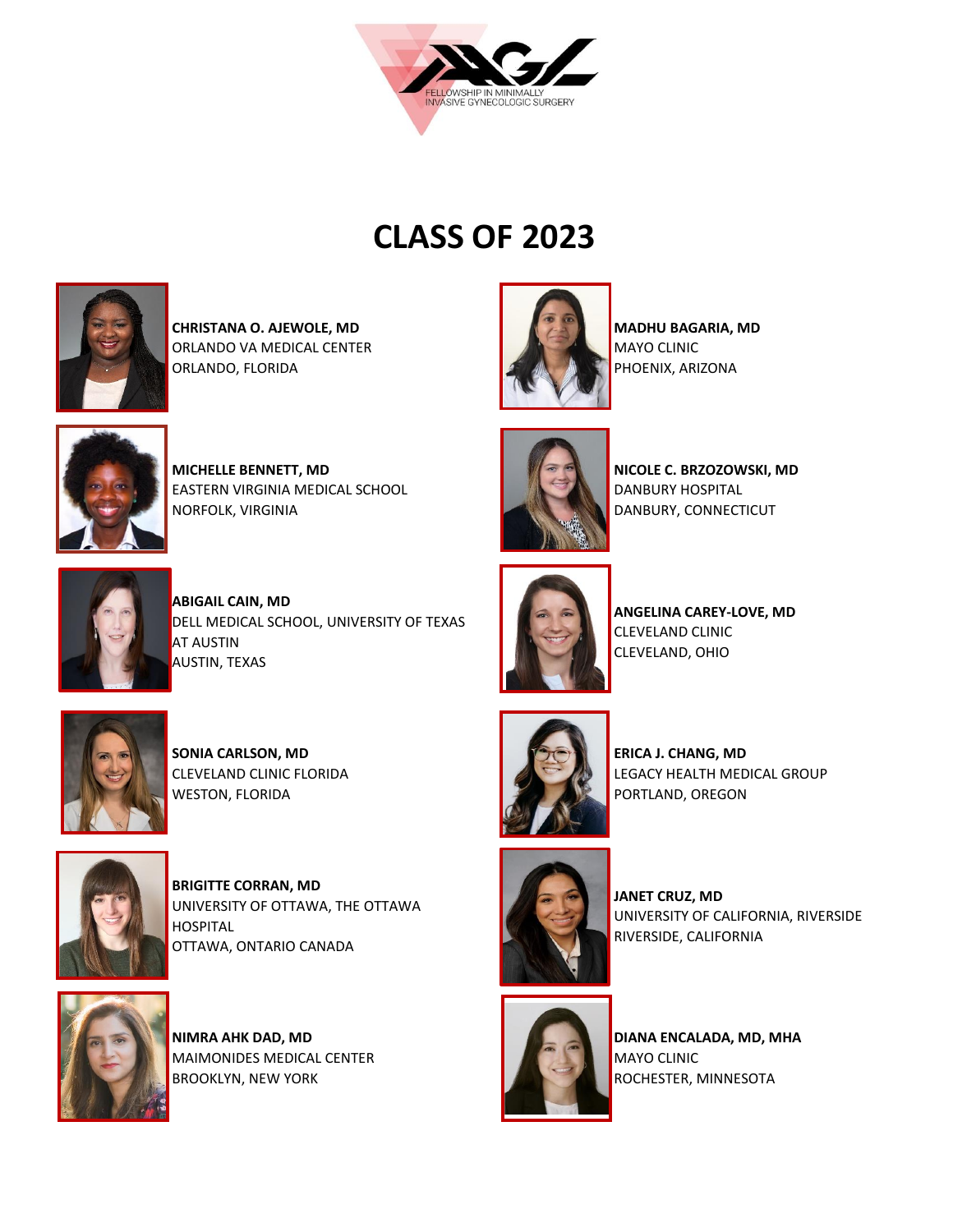



**ALEXANDRA M. FOXX, MD**  UNIVERSITY OF MICHIGAN MEDICAL CENTER ANN ARBOR, MICHIGAN



**VERONICA D. GALAVIZ, MD**  GOOD SAMARITAN HOSPITAL MEDICAL CENTER WEST ISLIP, NEW YORK



**KATHRYN E. GOLDRATH, MD**  UCLA MEDICAL CENTER LOS ANGELES, CALIFORNIA



**ANJA S. FROST, MD** JOHNS HOPKINS HOSPITAL BALTIMORE, MARYLAND



**COLETTE M. GNADE, MD**  INDIANA UNIVERSITY SCHOOL OF MEDICINE INDIANAPOLIS, INDIANA



**DIAMOND M. GOODWIN, MD, MHS**  UNIVERSITY OF NORTH CAROLINA CHAPEL HILL, NORTH CAROLINA



**OMAR GUTIERREZ VELA, MD** TECNOLÓGICO DE MONTERREY— TECSALUD MONTERREY, NUEVO LEON, MEXICO



**ANGELA J. HOLLIS, MD**  UNIVERSITY OF TENNESSEE COLLEGE OF **MEDICINE** CHATTANOOGA, TENNESSEE



**CAITLIN F. INGRAHAM, MD** CHRISTIANA CARE HEALTH SYSTEM NEWARK, DELAWARE



**SUN WOO KIM, MD**  MONTEFIORE MEDICAL CENTER ALBERT EINSTEIN COLLEGE OF MEDICINE BRONX, NEW YORK



**HOSAM HANNA, MD**  UNIVERSITY OF LOUISVILLE LOUISVILLE, KENTUCKY



**JAIMIE E. HUNTLY, MD**  ICAHN SCHOOL OF MEDICINE AT MOUNT SINAI MEDICAL CENTER NEW YORK, NEW YORK



**JESSICA S. KIM, MD**  BETH ISRAEL LAHEY HEALTH BURLINGTON, MASSACHUSETTS



**EUNG-MI LEE, MD, MBA**  UNIVERSITY OF PITTSBURGH MAGEE-WOMEN'S HOSPITAL PITTSBURGH, PENNSYLVANIA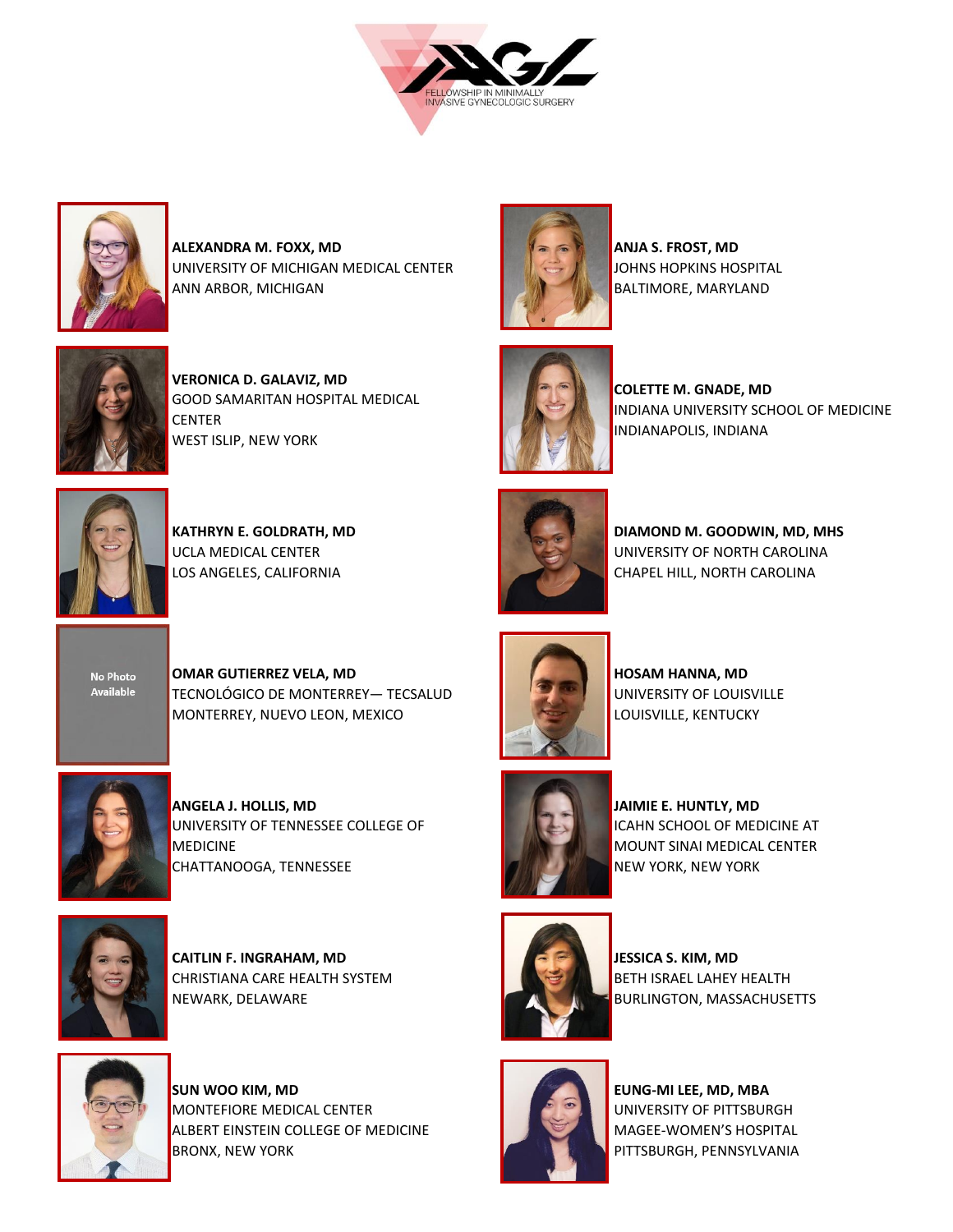



**EMILY LIN, MD**  UNIVERSITY OF TEXAS SOUTHWESTERN MEDICAL CENTER DALLAS, TEXAS



**MARINA MARANI, MD**  HOSPITAL BP - A BENEFICÊNCIA PORTUGUESA DE SÃO PAULO, BRAZIL



**MARY MCKENNA, MD**  ADVOCATE LUTHERAN GENERAL HOSPITAL PARK RIDGE, ILLINOIS



**ALENA D. NAUMOVA, MD**  ST. LUKE'S UNIVERSITY HOSPITAL HEALTH **NETWORK** ALLENTOWN, PENNSYLVANIA



**HANNAH S. PALIN, MD**  MAYO CLINIC JACKSONVILLE, FLORIDA



**SANGEETA RAMANI, MD**  STAMFORD HOSPITAL STAMFOR, CONNECTICUT



**NEHA SARNA, MD**  SUNNYBROOK HEALTH SCIENCE CENTRE TORONTO, ONTARIO, CANADA



**TRINA MANSOUR, MD**  MAYO CLINIC PHOENIX, ARIZONA



**ALI E. MCGREGOR, MD**  CLEVELAND CLINIC FLORIDA WESTON, FLORIDA



**OLGA MUTTER, MD**  VANDERBILT UNIVERSITY MEDICAL CENTER NASHVILLE, TENNESSEE



**TAYLOR J. NORTON, MD**  BANNER GOOD SAMARITAN MEDICAL CENTER, UNIVERSITY OF PHOENIX PHOENIX, ARIZONA



**GABRIELLA N. PINHO, MD** STONY BROOK MEDICINE STONY BROOK, NEW YORK



**EVA M. REINA, MD**  NORTHSHORE UNIVERSITY HEALTH SYSTEM UNIVERSITY OF CHICAGO EVANSTON, ILLINOIS



**SIERRA SEAMAN, MD**  COLOMBIA UNIVERSITY MEDICAL CENTER NEW YORK, NEW YORK